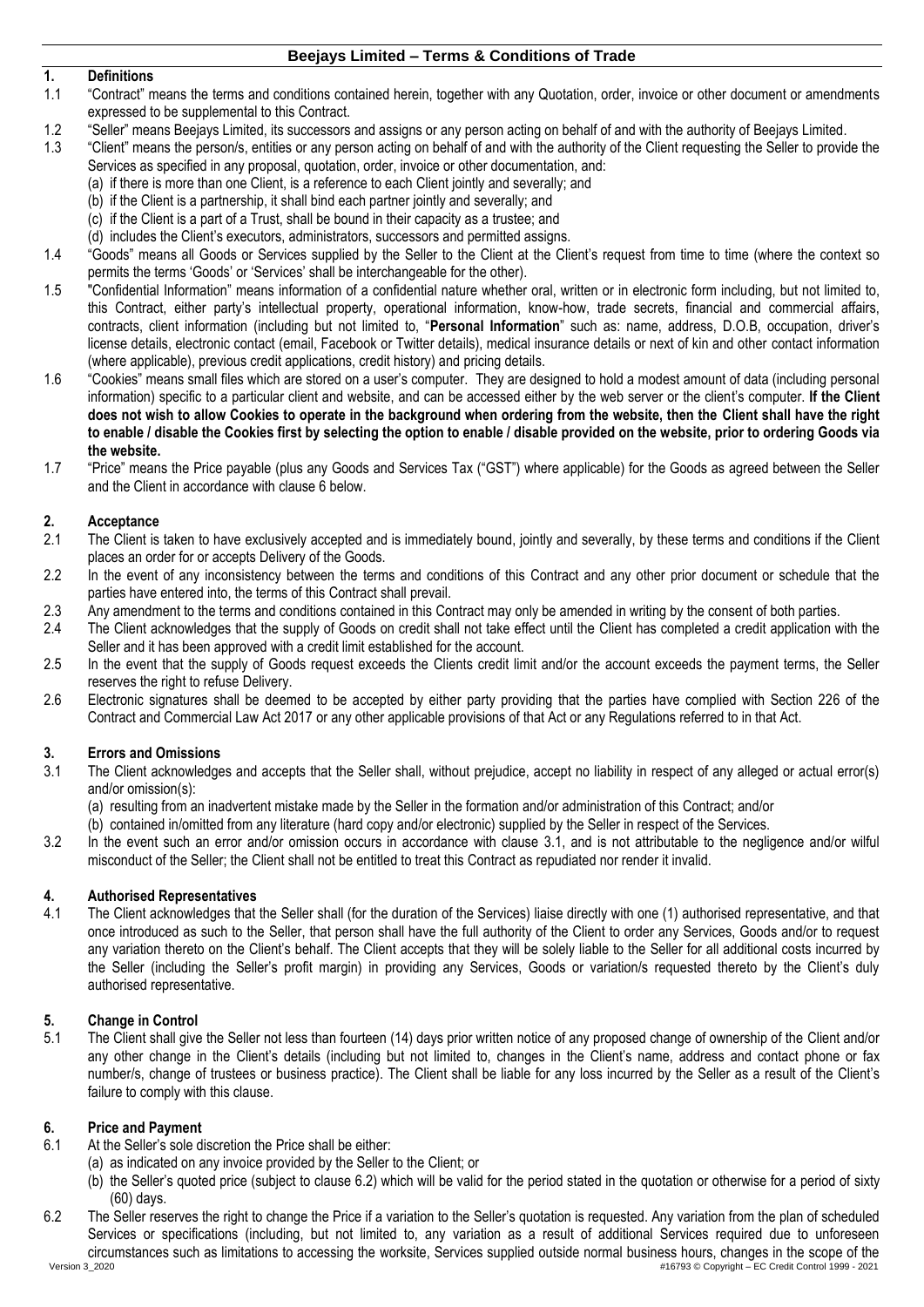Services, unknown pre-existing condition of the subfloor, prerequisite work by any third party not being completed or as a result of any increase to the Seller in the cost of Goods and labour) will be charged for on the basis of the Seller's quotation, and will be detailed in writing, and shown as variations on the Seller's invoice. The Client shall be required to respond to any variation submitted by the Seller within ten (10) working days. Failure to do so will entitle the Seller to add the cost of the variation to the Price. Payment for all variations must be made in full at the time of their completion.

- 6.3 At the Seller's sole discretion a seventy five (75%) percent non-refundable deposit may be required.
- Time for payment for the Goods being of the essence, the Price will be payable by the Client on the date/s determined by the Seller, which may be:
	- (a) on Delivery of the Goods;
	- (b) before Delivery of the Goods;
	- (c) for certain approved Clients, due twenty (20) days following the end of the month in which a statement is posted to the Client's address or address for notices;
	- (d) the date specified on any invoice or other form as being the date for payment; or
	- (e) failing any notice to the contrary, the date which is seven (7) days following the date of any invoice given to the Client by the Seller.
- 6.5 At the agreement of both parties, payment of the Price may be subject to retention by the Client of an amount (hereafter called the "Retention Money"), being a set amount or equal to a percentage of the Price. The Client shall hold the Retention Money for the agreed period following completion of the Services during which time all Services are to be completed and/or all defects are to be remedied. Any Retention Money applicable to this Contract is to be dealt with in accordance with section 18(a) to 18(i) of the Construction Contracts Act 2002.
- 6.6 Payment may be made by bank cheque, electronic/on-line banking, credit card (a surcharge per transaction may apply), or by any other method as agreed to between the Client and the Seller.
- 6.7 The Seller may in its discretion allocate any payment received from the Client towards any invoice that the Seller determines and may do so at the time of receipt or at any time afterwards. On any default by the Client the Seller may re-allocate any payments previously received and allocated. In the absence of any payment allocation by the Seller, payment will be deemed to be allocated in such manner as preserves the maximum value of the Seller's Purchase Money Security Interest (as defined in the PPSA) in the Goods.
- 6.8 The Client shall not be entitled to set off against, or deduct from the Price, any sums owed or claimed to be owed to the Client by the Seller nor to withhold payment of any invoice because part of that invoice is in dispute, unless the request for payment by the Seller is a claim made under the Construction Contracts Act 2002.
- 6.9 Unless otherwise stated the Price does not include GST. In addition to the Price, the Client must pay to the Seller an amount equal to any GST the Seller must pay for any supply by the Seller under this or any other contract for the sale of the Goods. The Client must pay GST, without deduction or set off of any other amounts, at the same time and on the same basis as the Client pays the Price. In addition, the Client must pay any other taxes and duties that may be applicable in addition to the Price except where they are expressly included in the Price.

## **7. Delivery of Goods**

- 7.1 Delivery ("**Delivery**") of the Goods is taken to occur at the time that:
	- (a) the Client or the Client's nominated carrier takes possession of the Goods at the Seller's address; or
	- (b) the Seller (or the Seller's nominated carrier) delivers the Goods to the Client's nominated address even if the Client is not present at the address.
- 7.2 At the Seller's sole discretion the cost of Delivery is either included in the Price or is in addition to the Price.
- 7.3 Any time specified by the Seller for Delivery of the Goods is an estimate only. The Client must take Delivery by receipt or collection of the Goods whenever they are tendered for Delivery. The Seller will not be liable for any loss or damage incurred by the Client as a result of Delivery being late. In the event that the Client is unable to take Delivery of the Goods as arranged then the Seller shall be entitled to charge a reasonable fee for redelivery and/or storage.
- 7.4 The Seller may deliver the Goods in separate instalments. Each separate instalment shall be invoiced and paid in accordance with the provisions in these terms and conditions.

#### **8. Accuracy of Client's Plans and Measurements**

- 8.1 The Seller shall be entitled to rely on the accuracy of any plans, specifications and other information provided by the Client. The Client acknowledges and agrees that in the event that any of this information provided by the Client is inaccurate, the Seller accepts no responsibility for any loss, damages, or costs however resulting from these inaccurate plans, specifications or other information.
- 8.2 In the event the Client gives information relating to measurements and quantities of the Goods required completing the Services, it is the Client's responsibility to verify the accuracy of the measurements and quantities, before the Client or the Seller places an order based on these measurements and quantities. The Seller accepts no responsibility for any loss, damages, or costs however resulting from the Client's failure to comply with this clause.

## **9. Risk**

- 9.1 Risk of damage to or loss of the Goods passes to the Client on Delivery and the Client must insure the Goods on or before Delivery.
- 9.2 If any of the Goods are damaged or destroyed following Delivery but prior to ownership passing to the Client, the Seller is entitled to receive all insurance proceeds payable for the Goods. The production of these terms and conditions by the Seller is sufficient evidence of the Seller's rights to receive the insurance proceeds without the need for any person dealing with the Seller to make further enquiries.
- 9.3 If the Client requests the Seller to leave Goods outside the Seller's premises for collection or to deliver the Goods to an unattended location then such Goods shall be left at the Client's sole risk.
- 9.4 The Client warrants that any structures to which the Goods are to be affixed are able to withstand the installation thereof and are of suitable capacity to handle the Goods once installed. If for any reason (including the discovery of asbestos, defective or unsafe structures or risk) that the Contractor reasonably form the opinion that the Client's premises is not safe for the Services to proceed then the Contractor shall be entitled to delay the provision of the Services until the Contractor is satisfied that it is safe for the installation.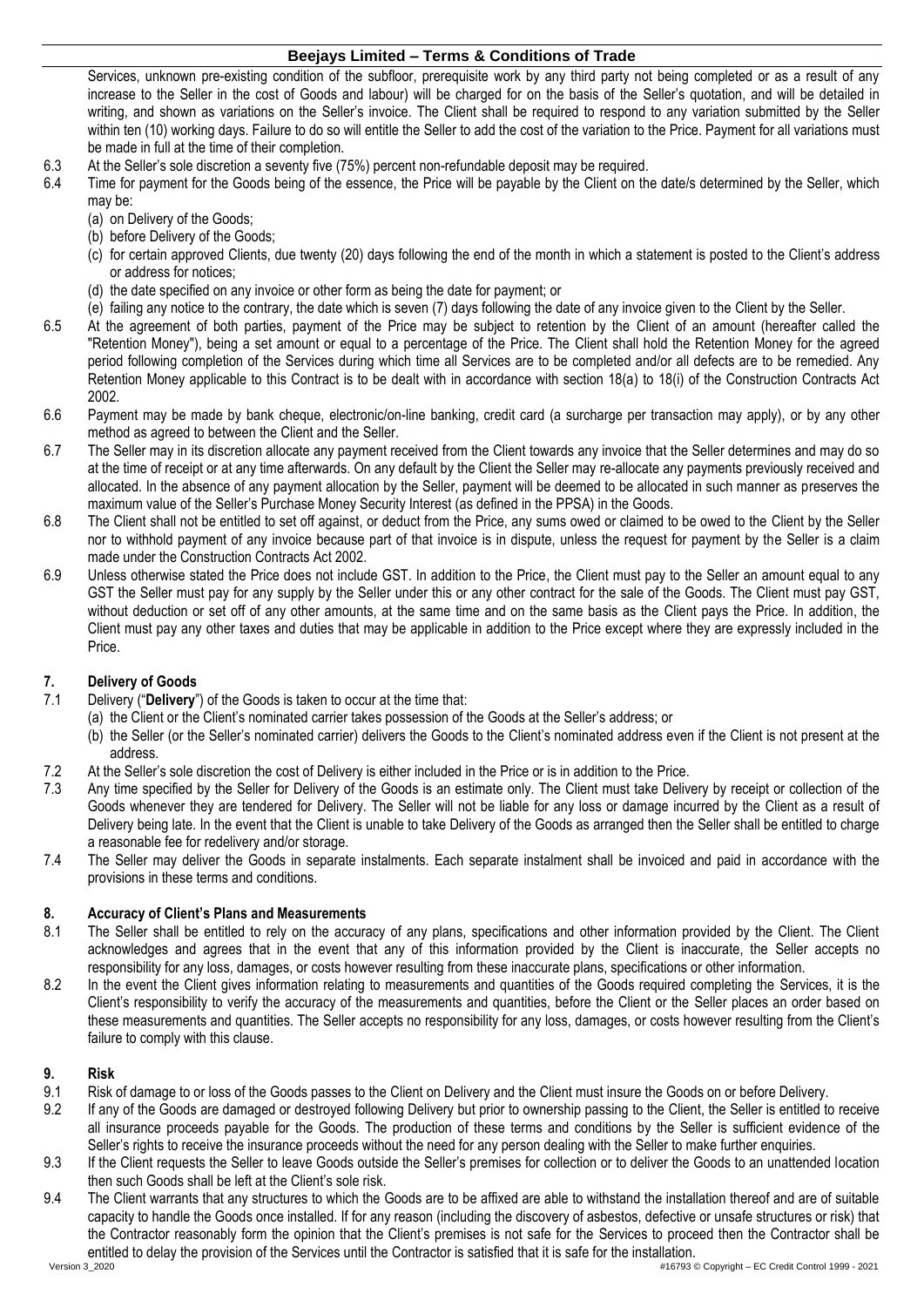- 9.5 Where the Client has supplied goods for the Seller to complete the Services, the Client acknowledges and accepts responsibility for the suitability of purpose, quality and any faults inherent in the goods. The Seller shall not be responsible for any defects in the goods, any loss or damage to the Services (or any part thereof), howsoever arising from the use of goods supplied by the Client.
- 9.6 The Client acknowledges that variations of colour, shade and grain are inherent in all products and dye lots. While every effort will be taken by the Seller to match colour, shade or grain of product, the Seller shall not be liable for any loss, damages or costs howsoever arising resulting from any variation in colour, shading or grain between batches of product or sale samples and the final product supplied.
- 9.7 The Client acknowledges that some installations of cut-pile carpeting develop irregular light and dark areas. These are caused by some pile yarns changing their original direction of lay, and thereby changing the way light is reflected or absorbed from their surface. The occurrence of permanent pile reversal is related to location of the carpet. It is not a manufacturing fault or defect, and apart from affecting appearance, has no detrimental effect on the performance of the carpet.
- 9.8 The Client acknowledges and agrees that hardboard underlay joins may show through highly polished or very smooth resilient floor coverings under certain light conditions.
- 9.9 The Client acknowledges that any damage to floor/wall coverings by an outside agent is the responsibility of the Client. Any requests to the Seller to make any repair not caused by the Seller will be charged at the normal current rates.
- 9.10 In the event the Seller has provided Goods to the Client on a 'supply-only' basis, the Seller shall not be liable for the installation of the Goods. It is the Client's sole responsibility to follow the manufacturer's installation recommendations.
- 9.11 Any advice, recommendation, information, assistance or service provided by the Seller in relation to Goods or Services supplied is given in good faith, is based on the Seller's own knowledge and experience and shall be accepted without liability on the part of the Seller and it shall be the responsibility of the Client to confirm the accuracy and reliability of the same in light of the use to which the Client makes or intends to make of the Goods or Services.
- 9.12 The Client acknowledges that samples displayed in the showroom may appear different from the finished Goods once installed due to differences in the respective environments which may include, but not be limited to the level and type of lighting, influence from the colour of surrounding surfaces, underfloor structures, and the like. These differences are environmental only and are not as a result of a defect in the Goods.
- 9.13 The Client acknowledges and agrees that the Seller shall not be liable for any loss, damages or costs however arising in the event that:
	- (a) a heavy or sharp object is dropped or falls on the finished flooring, as some Goods supplied will show scratches and will get cut due to the soft and flexible surface; or
		- (b) an object is dragged across the flooring can rip and tear; or
		- (c) any discolours or bubbles in areas due to exposure to extreme heat (including, but not limited to, conservatories and floor to ceiling windows).
- 9.14 The Seller does not recommend vinyl to be installed over a floor that is a combination of wood and concrete, or expansion joints in concrete floors, as any movement, joint, seams in bison board, or thin line board will show through the vinyl.
- 9.15 The Client acknowledges and agrees that vinyl will not fully seal a floor around the edges particularly around showers or baths; the Client also agrees water can get underneath and therefore bubble and/or discolour the vinyl. The Seller shall not be held liable for any loss, damages or costs however arising due to the same.
- 9.16 The Client acknowledges that while all care is taken during installation, scratches on skirting are at times unavoidable.
- 9.17 The Seller will not be responsible for the adjustment of any doors to allow for the new flooring height due to the Client's selection of the Goods.
- 9.18 Where the Goods supplied include a directional pattern the Client shall advise the Seller at the time of the quotation should they have a preference as to the direction in which the pattern should run. If no preference is given to the Seller by the Client then the Seller will install at their discretion.
- 9.19 The Seller shall advise the Client if the Seller believes that there are any issues with the sub floor (including, but not limited to, moisture problems which may cause the Goods distort, bubble and discolour) however the Client acknowledges that it is not always possible to identify such problems therefore the Client agrees that the Seller shall not be held liable in any way whatsoever should any such issue go undetected causing damage to the Goods.
- 9.20 The Client acknowledges that whilst floor levelling compound and floor preparation may help smooth out rough floors; this will not necessarily level a floor.

## **10. Floor Covering/Wall Covering Installation**

- <span id="page-2-0"></span>10.1 The Client acknowledges and accept that:
	- (a) Floor covering/wall covering manufacturers cannot guarantee to produce perfectly uniform patterned product, therefore there is no guarantee that patterned product will match perfectly when installed; and
	- (b) the installation process for floor covering/wall covering may require seams and cross-joins and that the appearance of these may be affected by light source and in particular the construction of the chosen product.
- 10.2 The Client agrees to indemnify the Seller against any claims howsoever arising from the provisions in clause [10.1](#page-2-0)

## **11. Client's Responsibilities**

- 11.1 It is the Client's responsibility to:
	- (a) make the premises available on the agreed date and time. If installation is interrupted by the failure of the Client to adhere to the installation schedule agreed to between the Seller and the Client, any additional costs will be invoiced to the Client as an extra; and
	- (b) provide a clean and clear area to enable scheduled work to be completed and where the Goods can be stored and cut to size during the installation process; and
	- (c) fully disclose any information that may affect the Seller's installation procedures (including, but not limited to, disclosing known breaks or tears in the membrane, extensions of existing slabs, thickened beams, curing compounds that may have been used, or the use of concrete over 25mpa); and
	- (d) ensure the sub-floor is adequately ventilated and is structurally sound; and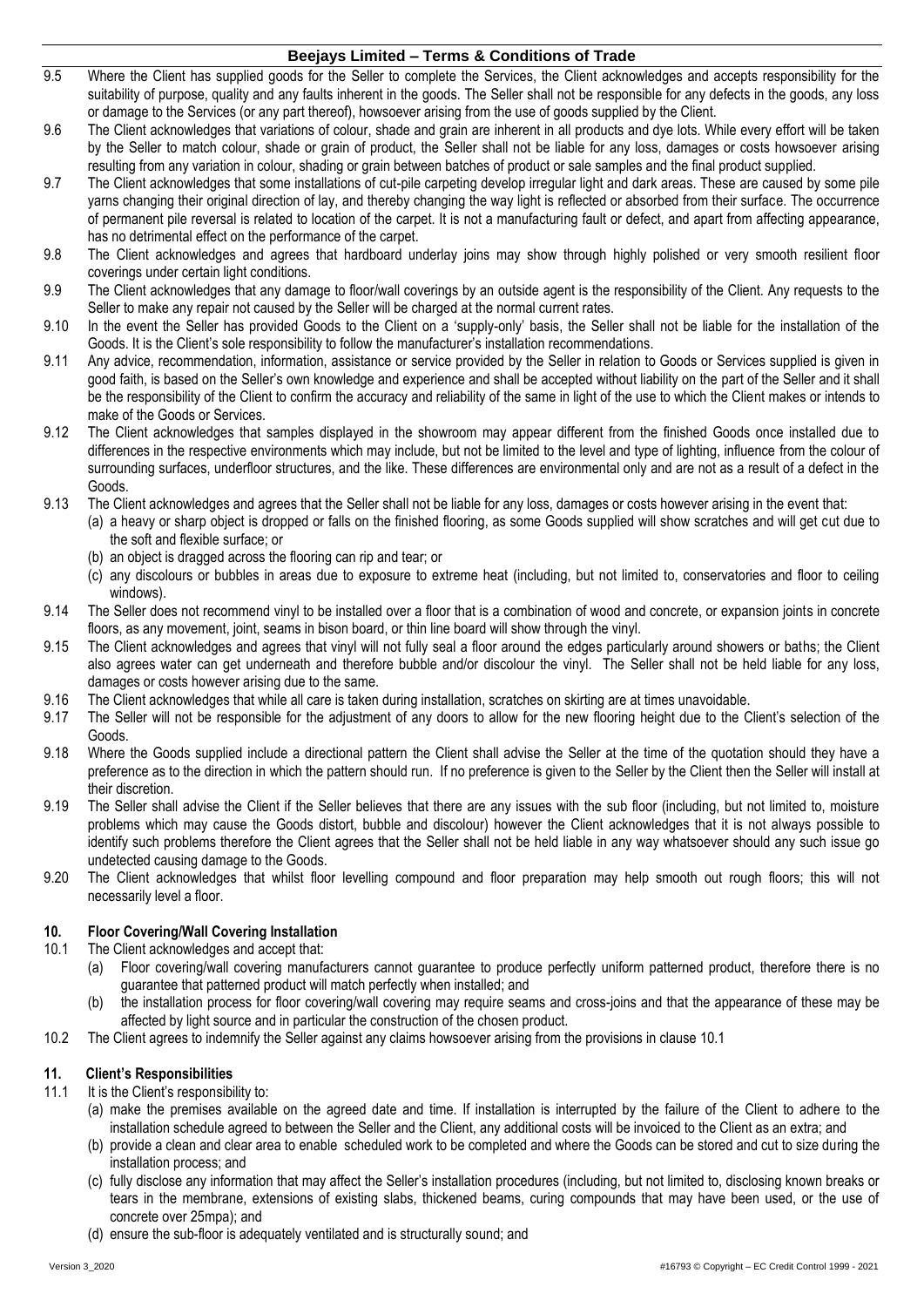- (e) ensure that the levels of the sub-floor are satisfactory as the floor coverings can only follow the contours of the sub-floor and will not correct unevenness; and
- (f) remove all fragile items such as glassware, crockery, pot plants, furniture and ornaments. Breakages and damages are the responsibility of the Client. All care taken but no responsibility accepted by the Seller in this regard; and
- (g) supply power to within eight (8) metres of the project; and
- (h) inspect the installation of the Goods following the completion of the Services before the installer leaves the worksite or as soon as possible after the Services have been completed; and
- (i) vacuum or clean the floor after the Services however the Seller will remove all waste products associated with the installation
- 11.2 The Seller is not insured to remove furniture or fittings and will not do so, nor is the Seller licensed to move gas or electrical appliances. The Seller hereby requests the Client to remove any and all appliances in the installation area prior to the commencement of any Services. The Client acknowledges and agrees that the Seller shall not be held liable for any loss, damages or costs arising due to the Client's failure to comply with this clause.

## **12. Access**

12.1 The Client shall ensure that the Seller has clear and free access to the worksite at all times to enable them to undertake the Services. The Seller shall not be liable for any loss or damage to the worksite (including, without limitation, damage to pathways, driveways and concreted or paved or grassed areas) unless due to the negligence of the Seller.

# **13. Location of Services**

- <span id="page-3-0"></span>Prior to the Seller commencing any work the Client must advise the Seller of the precise location of all under floor services on the worksite and clearly mark the same. The underground mains and services the Client must identify include, but are not limited to, electrical services, gas services, sewer services, telephone cables, fibre optic cables, and any other services that may be on worksite.
- 13.2 Whilst the Seller will take all care to avoid damage to any services the Client agrees to indemnify the Seller in respect of all and any liability claims, loss, damage, costs and fines as a result of damage to services not precisely located and notified as per clause [13.1.](#page-3-0)

# **14. Compliance With Laws**

- <span id="page-3-1"></span>The Client and the Seller shall comply with the provisions of all statutes, regulations and bylaws of government, local and other public authorities that may be applicable to the Services including any WorkSafe health and safety laws relating or any other relevant safety standards or legislation pertaining to the Services.
- 14.2 The Client shall obtain (at the expense of the Client) all licenses and approvals that may be required for the Services.<br>14.3 Notwithstanding clause 14.1 and pursuant to the Health & Safety at Work Act 2015 (the "HSW
- 14.3 Notwithstanding clause [14.1](#page-3-1) and pursuant to the Health & Safety at Work Act 2015 (the "HSW Act") the Seller agrees at all times to comply with sections 28 and 34 of the "HSW Act" with meeting their obligations for health and safety.

## **15. Title**

- <span id="page-3-2"></span>15.1 The Seller and the Client agree that ownership of the Goods shall not pass until:
	- (a) the Client has paid the Seller all amounts owing to the Seller; and
	- (b) the Client has met all of its other obligations to the Seller.
- 15.2 Receipt by the Seller of any form of payment other than cash shall not be deemed to be payment until that form of payment has been honoured, cleared or recognised.
- 15.3 It is further agreed that until ownership of the Goods passes to the Client in accordance with clause [15.1:](#page-3-2)
	- (a) the Client is only a bailee of the Goods and must return the Goods to the Seller on request;
	- (b) the Client holds the benefit of the Client's insurance of the Goods on trust for the Seller and must pay to the Seller the proceeds of any insurance in the event of the Goods being lost, damaged or destroyed;
	- (c) the Client must not sell, dispose, or otherwise part with possession of the Goods other than in the ordinary course of business and for market value. If the Client sells, disposes or parts with possession of the Goods then the Client must hold the proceeds of any such act on trust for the Seller and must pay or deliver the proceeds to the Seller on demand;
	- (d) the Client should not convert or process the Goods or intermix them with other goods but if the Client does so then the Client holds the resulting product on trust for the benefit of the Seller and must sell, dispose of or return the resulting product to the Seller as it so directs;
	- (e) the Client irrevocably authorises the Seller to enter any premises where the Seller believes the Goods are kept and recover possession of the Goods;
	- (f) the Seller may recover possession of any Goods in transit whether or not Delivery has occurred;
	- (g) the Client shall not charge or grant an encumbrance over the Goods nor grant nor otherwise give away any interest in the Goods while they remain the property of the Seller;
	- (h) the Seller may commence proceedings to recover the Price of the Goods sold notwithstanding that ownership of the Goods has not passed to the Client.

## <span id="page-3-4"></span>**16. Personal Property Securities Act 1999 ("PPSA")**

- <span id="page-3-3"></span>16.1 Upon assenting to these terms and conditions in writing the Client acknowledges and agrees that:
	- (a) these terms and conditions constitute a security agreement for the purposes of the PPSA; and
	- (b) a security interest is taken in all Goods and/or collateral (account) being a monetary obligation of the Client to the Seller for Services that have previously been supplied and that will be supplied in the future by the Seller to the Client.
- 16.2 The Client undertakes to:
	- (a) sign any further documents and/or provide any further information (such information to be complete, accurate and up-to-date in all respects) which the Seller may reasonably require to register a financing statement or financing change statement on the Personal Property Securities Register;
	- (b) indemnify, and upon demand reimburse, the Seller for all expenses incurred in registering a financing statement or financing change statement on the Personal Property Securities Register or releasing any Goods charged thereby;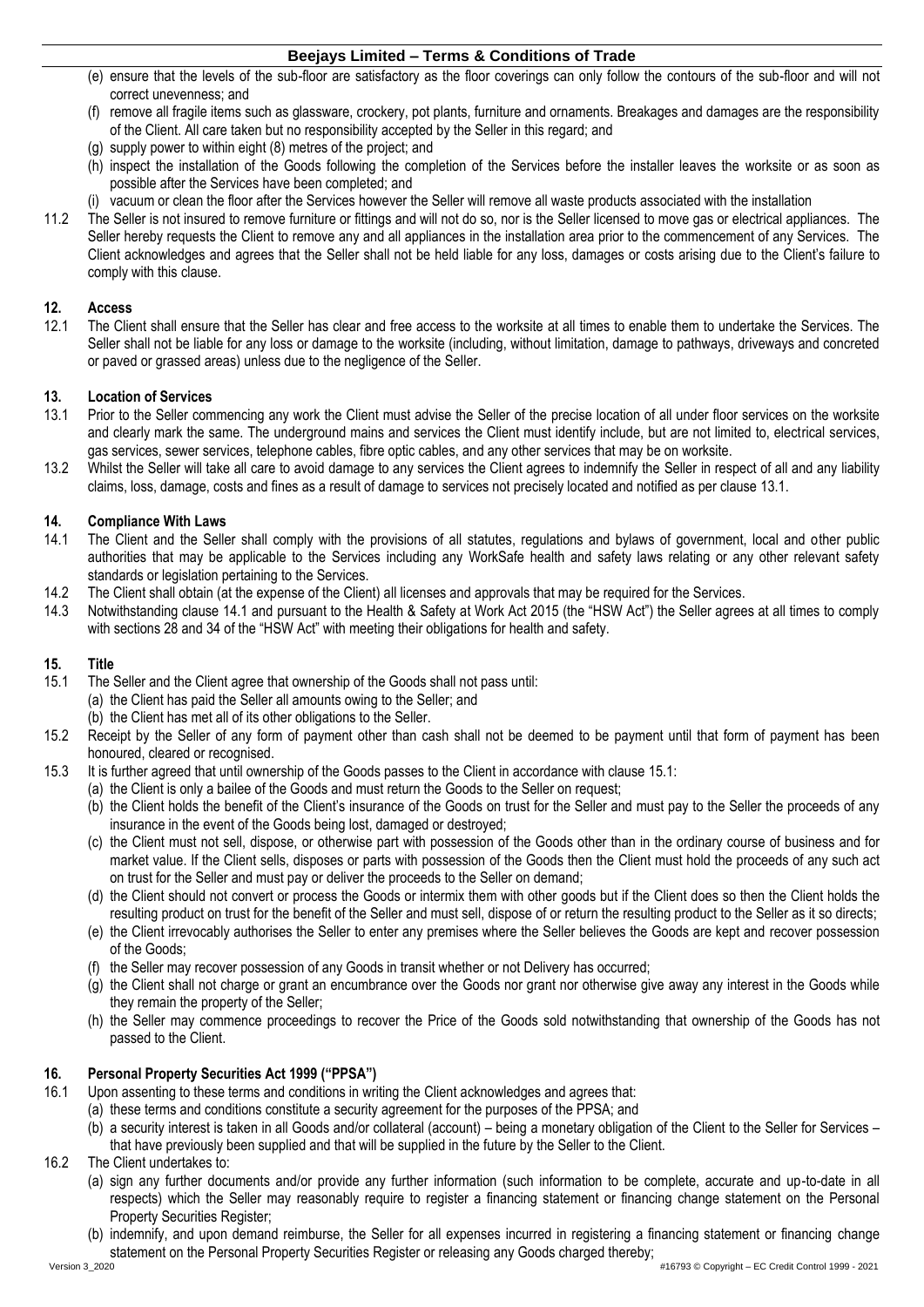- (c) not register, or permit to be registered, a financing statement or a financing change statement in relation to the Goods and/or collateral (account) in favour of a third party without the prior written consent of the Seller; and
- (d) immediately advise the Seller of any material change in its business practices of selling the Goods which would result in a change in the nature of proceeds derived from such sales.
- 16.3 The Seller and the Client agree that nothing in sections 114(1)(a), 133 and 134 of the PPSA shall apply to these terms and conditions.
- 16.4 The Client waives its rights as a debtor under sections 116, 120(2), 121, 125, 126, 127, 129, and 131 of the PPSA.
- <span id="page-4-0"></span>16.5 Unless otherwise agreed to in writing by the Seller, the Client waives its right to receive a verification statement in accordance with section 148 of the PPSA.
- 16.6 The Client shall unconditionally ratify any actions taken by the Seller under clauses [16.1](#page-3-3) to [16.5.](#page-4-0)
- Subject to any express provisions to the contrary (including those contained in this clause [16\)](#page-3-4), nothing in these terms and conditions is intended to have the effect of contracting out of any of the provisions of the PPSA.

## <span id="page-4-1"></span>**17. Security and Charge**

- 17.1 In consideration of the Seller agreeing to supply the Goods, the Client charges all of its rights, title and interest (whether joint or several) in any land, realty or other assets capable of being charged, owned by the Client either now or in the future, to secure the performance by the Client of its obligations under these terms and conditions (including, but not limited to, the payment of any money).
- 17.2 The Client indemnifies the Seller from and against all the Seller's costs and disbursements including legal costs on a solicitor and own client basis incurred in exercising the Seller's rights under this clause.
- 17.3 The Client irrevocably appoints the Seller and each director of the Seller as the Client's true and lawful attorney/s to perform all necessary acts to give effect to the provisions of this clause [17](#page-4-1) including, but not limited to, signing any document on the Client's behalf.

# **18. Defects**

- <span id="page-4-2"></span>18.1 The Client shall inspect the Goods on Delivery and shall within seven (7) days of Delivery (time being of the essence) notify the Seller of any alleged defect, shortage in quantity, damage or failure to comply with the description or quote. The Client shall afford the Seller an opportunity to inspect the Goods within a reasonable time following Delivery if the Client believes the Goods are defective in any way. If the Client shall fail to comply with these provisions the Goods shall be presumed to be free from any defect or damage. For defective Goods, which the Seller has agreed in writing that the Client is entitled to reject, the Seller's liability is limited to either (at the Seller's discretion) replacing the Goods or repairing the Goods.
- 18.2 Goods will not be accepted for return other than in accordance with [18.1](#page-4-2) above, and provided that:
	- (a) the Seller has agreed in writing to accept the return of the Goods; and
	- (b) the Goods are returned at the Client's cost within seven (7) days of the Delivery date; and
	- (c) the Seller will not be liable for Goods which have not been stored or used in a proper manner; and
	- (d) the Goods are returned in the condition in which they were delivered and with all packaging material, brochures and instruction material in as new condition as is reasonably possible in the circumstances.
- 18.3 Subject to clause [18.1,](#page-4-2) non-stocklist items or Goods made to the Client's specifications are not acceptable for credit or return.

## **19. Warranty**

- <span id="page-4-4"></span>19.1 Subject to the conditions of warranty set out in clause [19.2](#page-4-3) the Seller warrants that if any defect in any workmanship of the Seller becomes apparent and is reported to the Seller within twelve (12) months of the date of Delivery (time being of the essence) then the Seller will either (at the Seller's sole discretion) replace or remedy the workmanship.
- <span id="page-4-3"></span>19.2 The conditions applicable to the warranty given by clause [19.1](#page-4-4) are:
	- (a) the warranty shall not cover any defect or damage which may be caused or partly caused by or arise through:
		- (i) failure on the part of the Client to properly maintain any Goods; or
		- (ii) failure on the part of the Client to follow any instructions or guidelines provided by the Seller; or
		- (iii) any use of any Goods otherwise than for any application specified on a quote or order form; or
		- (iv) the continued use of any Goods after any defect becomes apparent or would have become apparent to a reasonably prudent operator or user; or
		- (v) fair wear and tear, any accident or act of God.
		- (b) the warranty shall cease and the Seller shall thereafter in no circumstances be liable under the terms of the warranty if the workmanship is repaired, altered or overhauled without the Seller's consent.
		- (c) in respect of all claims the Seller shall not be liable to compensate the Client for any delay in either replacing or remedying the workmanship or in properly assessing the Client's claim.
- 19.3 For Goods not manufactured by the Seller, the warranty shall be the current warranty provided by the manufacturer of the Goods. The Seller shall not be bound by nor be responsible for any term, condition, representation or warranty other than that which is given by the manufacturer of the Goods.

## **20. Consumer Guarantees Act 1993**

20.1 If the Client is acquiring Goods for the purposes of a trade or business, the Client acknowledges that the provisions of the Consumer Guarantees Act 1993 do not apply to the supply of Goods by the Seller to the Client.

## **21. Intellectual Property**

- 21.1 Where the Seller has designed, drawn or developed Goods for the Client, then the copyright in any designs and drawings and documents shall remain the property of the Seller. Under no circumstances may such designs, drawings and documents be used without the express written approval of the Seller.
- 21.2 The Client warrants that all designs, specifications or instructions given to the Seller will not cause the Seller to infringe any patent, registered design or trademark in the execution of the Client's order and the Client agrees to indemnify the Seller against any action taken by a third party against the Seller in respect of any such infringement.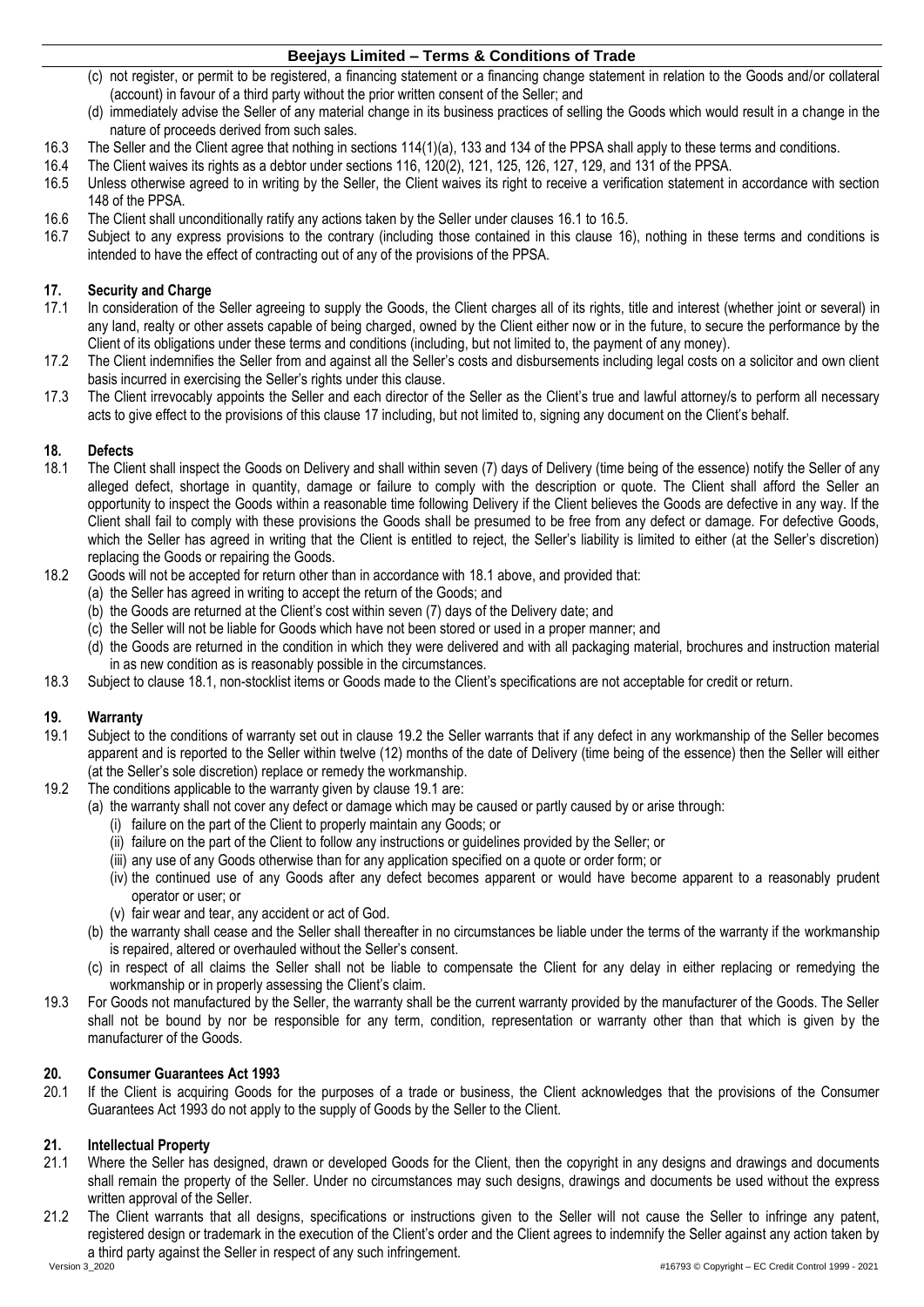21.3 The Client agrees that the Seller may (at no cost) use for the purposes of marketing or entry into any competition, any documents, designs, drawings or Goods which the Seller has created for the Client.

# <span id="page-5-0"></span>**22. Default and Consequences of Default**

- Interest on overdue invoices shall accrue daily from the date when payment becomes due, until the date of payment, at a rate of two and a half percent (2.5%) per calendar month (and at the Seller's sole discretion such interest shall compound monthly at such a rate) after as well as before any judgment.
- 22.2 If the Client owes the Seller any money the Client shall indemnify the Seller from and against all costs and disbursements incurred by the Seller in recovering the debt (including but not limited to internal administration fees, legal costs on a solicitor and own client basis, the Seller's collection agency costs, and bank dishonour fees).
- 22.3 Further to any other rights or remedies the Seller may have under this Contract, if a Client has made payment to the Seller, and the transaction is subsequently reversed, the Client shall be liable for the amount of the reversed transaction, in addition to any further costs incurred by the Seller under this clause [22](#page-5-0) where it can be proven that such reversal is found to be illegal, fraudulent or in contravention to the Client's obligations under this Contract.
- 22.4 Without prejudice to the Seller's other remedies at law the Seller shall be entitled to cancel all or any part of any order of the Client which remains unfulfilled and all amounts owing to the Seller shall, whether or not due for payment, become immediately payable if:
	- (a) any money payable to the Seller becomes overdue, or in the Seller's opinion the Client will be unable to make a payment when it falls due;
		- (b) the Client has exceeded any applicable credit limit provided by the Seller;
		- (c) the Client becomes insolvent, convenes a meeting with its creditors or proposes or enters into an arrangement with creditors, or makes an assignment for the benefit of its creditors; or
		- (d) a receiver, manager, liquidator (provisional or otherwise) or similar person is appointed in respect of the Client or any asset of the Client.

## **23. Cancellation**

- 23.1 Without prejudice to any other remedies the Seller may have, if at any time the Client is in breach of any obligation (including those relating to payment) under these terms and conditions the Seller may suspend or terminate the supply of Goods to the Client. The Seller will not be liable to the Client for any loss or damage the Client suffers because the Seller has exercised its rights under this clause.
- 23.2 The Seller may cancel any contract to which these terms and conditions apply or cancel Delivery of Goods at any time before the Goods are delivered by giving written notice to the Client. On giving such notice the Seller shall repay to the Client any money paid by the Client for the Goods. The Seller shall not be liable for any loss or damage whatsoever arising from such cancellation.
- 23.3 In the event that the Client cancels Delivery of Goods the Client shall be liable for any and all loss incurred (whether direct or indirect) by the Seller as a direct result of the cancellation (including, but not limited to, any loss of profits).
- 23.4 Cancellation of orders for Goods made to the Client's specifications, or for non-stocklist items, will definitely not be accepted once production has commenced, or an order has been placed.

## **24. Privacy Policy**

- <span id="page-5-2"></span>24.1 All emails, documents, images or other recorded information held or used by the Seller is Personal Information as defined and referred to in clause [24.3](#page-5-1) and therefore considered confidential. The Seller acknowledges its obligation in relation to the handling, use, disclosure and processing of Personal Information pursuant to the Privacy Act 1993 ("the Act") including Part II of the OECD Guidelines and as set out in Schedule 5A of the Act and any statutory requirements where relevant in a European Economic Area "EEA" then the EU Data Privacy Laws (including the General Data Protection Regulation "GDPR") (collectively, "EU Data Privacy Laws"). The Seller acknowledges that in the event it becomes aware of any data breaches and/or disclosure of the Clients Personal Information, held by the Seller that may result in serious harm to the Client, the Seller will notify the Client in accordance with the Act and/or the GDPR. Any release of such personal information must be in accordance with the Act and the GDPR (where relevant) and must be approved by the Client by written consent, unless subject to an operation of law.
- 24.2 Notwithstanding clause [24.1,](#page-5-2) privacy limitations will extend to the Seller in respect of Cookies where transactions for purchases/orders transpire directly from the Seller's website. The Seller agrees to display reference to such Cookies and/or similar tracking technologies, such as pixels and web beacons (if applicable), such technology allows the collection of Personal Information such as the Client's:
	- (a) IP address, browser, email client type and other similar details;
	- (b) tracking website usage and traffic; and
	- (c) reports are available to the Seller when the Seller sends an email to the Client, so the Seller may collect and review that information ("collectively Personal Information")

In order to enable / disable the collection of Personal Information by way of Cookies, the Client shall have the right to enable / disable the Cookies first by selecting the option to enable / disable, provided on the website prior to proceeding with a purchase/order via the Seller's website.

- <span id="page-5-1"></span>24.3 The Client authorises the Seller or the Seller's agent to:
	- (a) access, collect, retain and use any information about the Client;
		- (i) (including, name, address, D.O.B, occupation, driver's license details, electronic contact (email, Facebook or Twitter details), medical insurance details or next of kin and other contact information (where applicable), previous credit applications, credit history or any overdue fines balance information held by the Ministry of Justice) for the purpose of assessing the Client's creditworthiness; or (ii) for the purpose of marketing products and services to the Client.
		- (b) disclose information about the Client, whether collected by the Seller from the Client directly or obtained by the Seller from any other source, to any other credit provider or any credit reporting agency for the purposes of providing or obtaining a credit reference, debt collection or notifying a default by the Client.
- 24.4 Where the Client is an individual the authorities under clause [24.3](#page-5-1) are authorities or consents for the purposes of the Privacy Act 1993.
- 24.5 The Client shall have the right to request the Seller for a copy of the Personal Information about the Client retained by the Seller and the right to request the Seller to correct any incorrect Personal Information about the Client held by the Seller.

Version 3\_2020 #16793 © Copyright – EC Credit Control 1999 - 2021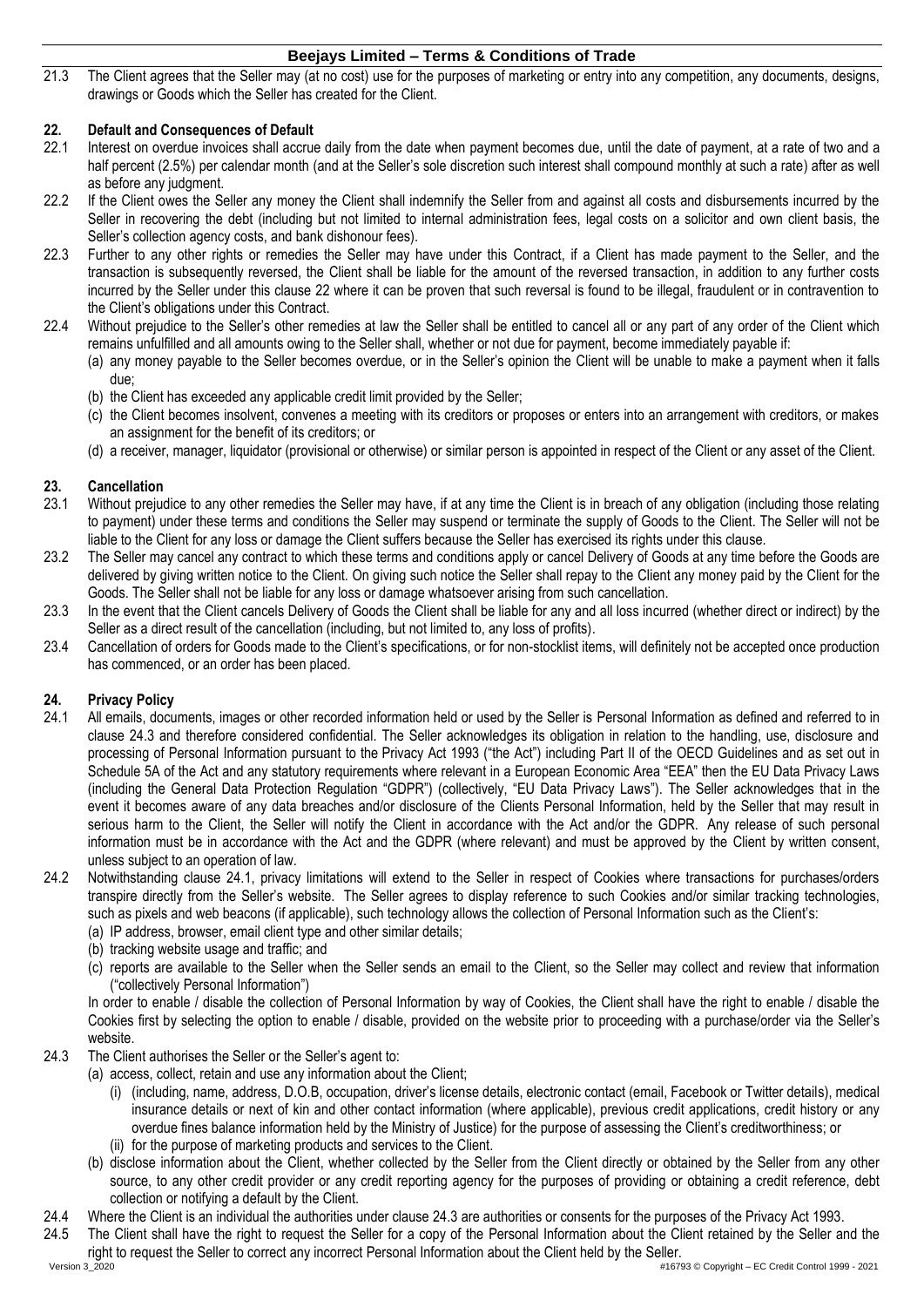# **25. Service of Notices**

- Any written notice given under this Contract shall be deemed to have been given and received:
	- (a) by handing the notice to the other party, in person;
	- (b) by leaving it at the address of the other party as stated in this Contract;
	- (c) by sending it by registered post to the address of the other party as stated in this Contract;
	- (d) if sent by facsimile transmission to the fax number of the other party as stated in this Contract (if any), on receipt of confirmation of the transmission;
	- (e) if sent by email to the other party's last known email address.
- 25.2 Any notice that is posted shall be deemed to have been served, unless the contrary is shown, at the time when by the ordinary course of post, the notice would have been delivered.

## **26. Trusts**

- If the Client at any time upon or subsequent to entering in to the Contract is acting in the capacity of trustee of any trust ("Trust") then whether or not the Seller may have notice of the Trust, the Client covenants with the Seller as follows:
	- (a) the Contract extends to all rights of indemnity which the Client now or subsequently may have against the Trust and the trust fund;
	- (b) the Client has full and complete power and authority under the Trust to enter into the Contract and the provisions of the Trust do not purport to exclude or take away the right of indemnity of the Client against the Trust or the trust fund. The Client will not release the right of indemnity or commit any breach of trust or be a party to any other action which might prejudice that right of indemnity;
	- (c) the Client will not without consent in writing of the Seller (the Seller will not unreasonably withhold consent), cause, permit, or suffer to happen any of the following events:
		- (i) the removal, replacement or retirement of the Client as trustee of the Trust;
		- (ii) any alteration to or variation of the terms of the Trust;
		- (iii) any advancement or distribution of capital of the Trust; or
		- (iv) any resettlement of the trust property.

## **27. Dispute Resolution**

27.1 If a dispute arises between the parties to this contract then either party shall send to the other party a notice of dispute in writing adequately identifying and providing details of the dispute. Within fourteen (14) days after service of a notice of dispute, the parties shall confer at least once, to attempt to resolve the dispute. At any such conference each party shall be represented by a person having authority to agree to a resolution of the dispute. In the event that the dispute cannot be so resolved either party may by further notice in writing delivered by hand or sent by certified mail to the other party refer such dispute to arbitration. The arbitration should be under a single arbitrator agreed upon by both parties, or failing agreement, by two arbitrators (one to be appointed by each party) and their umpire (appointed by them prior to arbitration), such arbitration to be carried out in accordance with provisions of the Arbitration Act 1996.

## **28. Suspension of Services**

- 28.1 Where the Contract is subject to the Construction Contracts Act 2002, the Client hereby expressly acknowledges that:
	- (a) the Seller has the right to suspend work within five (5) working days of written notice of its intent to do so if a payment claim is served on the Client, and:
		- (i) the payment is not paid in full by the due date for payment and/or any subsequent amendments or new legislation and no payment schedule has been given by the Client; or
		- (ii) a scheduled amount stated in a payment schedule issued by the Client in relation to the payment claim is not paid in full by the due date for its payment; or
		- (iii) the Client has not complied with an adjudicator's notice that the Client must pay an amount to the Seller by a particular date; and
		- (iv) the Seller has given written notice to the Client of its intention to suspend the carrying out of construction work under the construction Contract.
	- (b) if the Seller suspends work, it:
		- (i) is not in breach of Contract; and
		- (ii) is not liable for any loss or damage whatsoever suffered, or alleged to be suffered, by the Client or by any person claiming through the Client; and
		- (iii) is entitled to an extension of time to complete the Contract; and
		- (iv) keeps its rights under the Contract including the right to terminate the Contract; and may at any time lift the suspension, even if the amount has not been paid or an adjudicator's determination has not been complied with.
	- (c) if the Seller exercises the right to suspend work, the exercise of that right does not:
		- (i) affect any rights that would otherwise have been available to the Seller under the Contract and Commercial Law Act 2017; or
		- (ii) enable the Client to exercise any rights that may otherwise have been available to the Client under that Act as a direct consequence of the Seller suspending work under this provision;
	- (d) due to any act or omission by the Client, the Client effectively precludes the Seller from continuing the Services or performing or complying with the Seller's obligations under this Contract, then without prejudice to the Seller's other rights and remedies, the Seller may suspend the Services immediately after serving on the Client a written notice specifying the payment default or the act, omission or default upon which the suspension of the Services is based. All costs and expenses incurred by the Seller as a result of such suspension and recommencement shall be payable by the Client as if they were a variation.
- 28.2 If pursuant to any right conferred by this Contract, the Seller suspends the Services and the default that led to that suspension continues unremedied subject for at least ten (10) working days, the Seller shall be entitled to terminate the Contract.

#### **29. General**